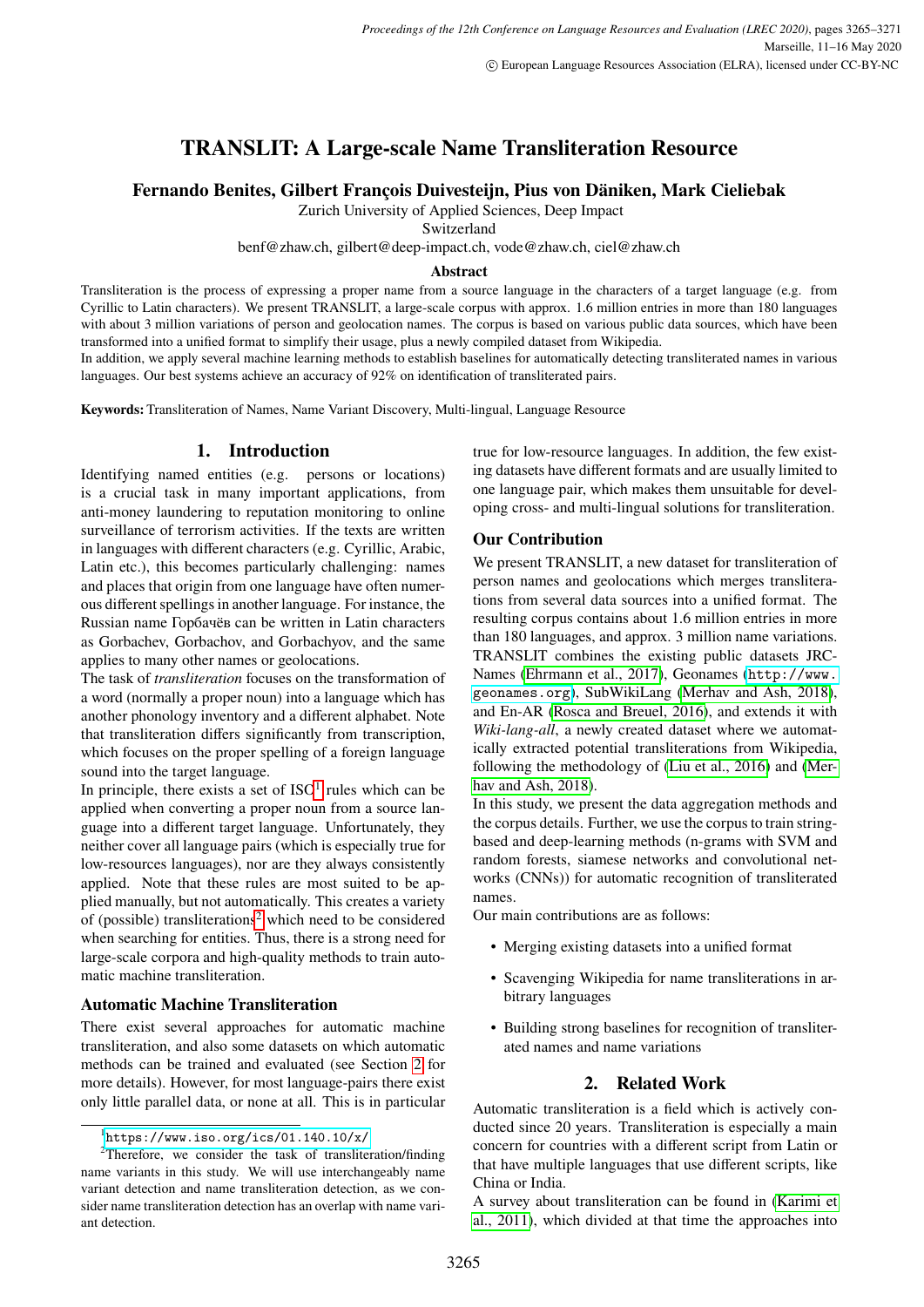phonetic, grapheme (spelling) and hybrid transliteration. A more recent survey is provided in [\(Prabhakar and Pal, 2018\)](#page-6-2) which also handles NMT approaches.

Mani et al. compare in [\(Mani et al., 2013\)](#page-5-3) a manual rulebased phonetic approach between source and target language against a monolingual machine-learning one. The results show that the latter approach produces much higher Fscores. In [\(Murat et al., 2017\)](#page-6-3) Uyghur-Chinese transliteration was investigated using a semantic knowledge approach. Using gender detection and performance on language origin a probabilistic model could achieve a remarkable improvement in transliteration.

[\(Weichselbraun et al., 2019\)](#page-6-4) examined the problem of name variation, i.e. if there are multiple transliterations for the same entity, which is an essential task for named entity recognition when linked to transliteration<sup>[3](#page-1-0)</sup>. The study applies an entropy-based approach to identify ambiguous generated name variations.

[\(Liu et al., 2016\)](#page-5-1) examined the use of bidirectional LSTMs in a sequence to sequence (seq-2-seq) manner to the problem of transliterating jp-en, achieving very good results. Similarly, [\(Merhav and Ash, 2018\)](#page-6-0) applied seq-2-seq to the problem, comparing LSTMs and Transformers, achieving better results with the later. In this context, the use of convolution neural networks in a siamese manner proved to be useful [\(Rama, 2016\)](#page-6-5).

[\(Mahsuli and Safabakhsh, 2017\)](#page-5-4) applied deep learning to transliterate between English and Persian. They used a sequence-to-sequence (seq-to-seq) architecture with attention, which usually is a good baseline for translation [\(Luong](#page-5-5) [et al., 2015\)](#page-5-5).

Also [\(Rosca and Breuel, 2016\)](#page-6-1) uses a seq-to-seq with attention on an English to Arabic dataset achieving good results. [\(Rama, 2015\)](#page-6-6) used an SVM with string similarity features to solve the cognate identification of words which is a related problem to transliteration. In a subsequent study [\(Rama,](#page-6-5) [2016\)](#page-6-5), convolutional siamese networks were used achieving mostly worse results.

The survey [\(O'Horan et al., 2016\)](#page-6-7) discusses the problems of multi-lingual settings, specifically typological resources. This examines how the low-resource languages can profit from high-resource ones through a systematic use of typology. Although, this is relevant to us by enabling us to assess the transliteration quality of a model, it can only be used in a setting where target and source language are fixed, but we aim in this study at a more flexible setting.

There are some studies which focus on the problem of low resources for transliteration, since the names being incorporated in a low-resource language might not often occur in texts either. [\(Wu and Yarowsky, 2018\)](#page-6-8) compares different system using bible names across 591 languages.

The NEWS 2018 Named Entity Transliteration Shared Task [\(Chen et al., 2018\)](#page-5-6) used many news articles which are copyrighted and therefore not freely available. In contrast, we compiled here a corpus which is distributed under a Creative Commons license.

## **3. Corpus Construction**

In this section, we describe how the data for TRANSLIT was collected and processed.

### **3.1. Data Sources**

TRANSLIT is based on various existing public corpora, which were combined and unified. In addition, we compiled a new subset from Wikipedia (called *Wiki-lang-all*) which is also included in the corpus. The following list gives an overview of all subsets of TRANSLIT, and Table [1](#page-3-0) shows basic statistical properties of each dataset:

- *JRC [\(Ehrmann et al., 2017\)](#page-5-0): a collection of about 800k names in 20 annotated*[4](#page-1-1) *languages and their variations from online news feeds.*
- *• Geonames ([http: // www. geonames. org](http://www.geonames.org) ): about 140k names of places in 183 languages, 750k names in total.*
- *• SubWikiLang [\(Merhav and Ash, 2018\)](#page-6-0): 600k names in English and one of the following languages: { Chinese, Hebrew, Japanese, Katakana, Korean, Russian}; 1.8 Mio names in total*
- *• En-Ar [\(Rosca and Breuel, 2016\)](#page-6-1): English to Arabic names, about 16k entities (32k name variations).*
- *• Wiki-lang-all (NEW): Wikipedia dump from 2017-08- 01, about 120k entities (260k name variations) in approx. 500 scripts/languages)*[5](#page-1-2)

We selected these corpora for their size or unique qualities. They fit very well together since each one is very different. JRC-Names, presented in [\(Ehrmann et al., 2017\)](#page-5-0), gathers a list of different entities with their variations. The dataset was created by using news articles, specifically, by keywords announcing a name, for example in *Professor Albert Einstein*, the words coming after *Professor* are indicating a name. This data is subsequently merged and manually curated. Still, there is some noisiness in the entities, like an entity named "von+der+Bundesversammlung" which is denominated as person and translates to "of the parliament" (German). Also more problematic are titles assigned to persons, which might change, and are not filtered out such as "Carlos+Alvarez+(vice-president)".

Transliteration of names for landmarks and regional names are complicated since the context is very narrow, the local dialect can have influence on the choice of the name. Therefore, even for language-pairs with large corpora, if the language has many dialects it might not suffice. Using the Geonames dataset we hope to increase further the variety and quality of the final dataset. Although some names are irrelevant for person name transliteration, others can help, as name of places are often linked to personal names. For example Pretoria is a city but very similar to Pretorius, a common surname.

<span id="page-1-0"></span><sup>&</sup>lt;sup>3</sup>A prominent example was Muammar Mohammed Abu Minyar al-Gaddafi with about 140 different spellings.

<span id="page-1-1"></span><sup>4</sup>We applied the library langdetect ([https://pypi.org/](https://pypi.org/project/langdetect/) [project/langdetect/](https://pypi.org/project/langdetect/)) on the words/names themselves 55 languages were detected.

<span id="page-1-2"></span><sup>&</sup>lt;sup>5</sup>Many are redundant or misspelled.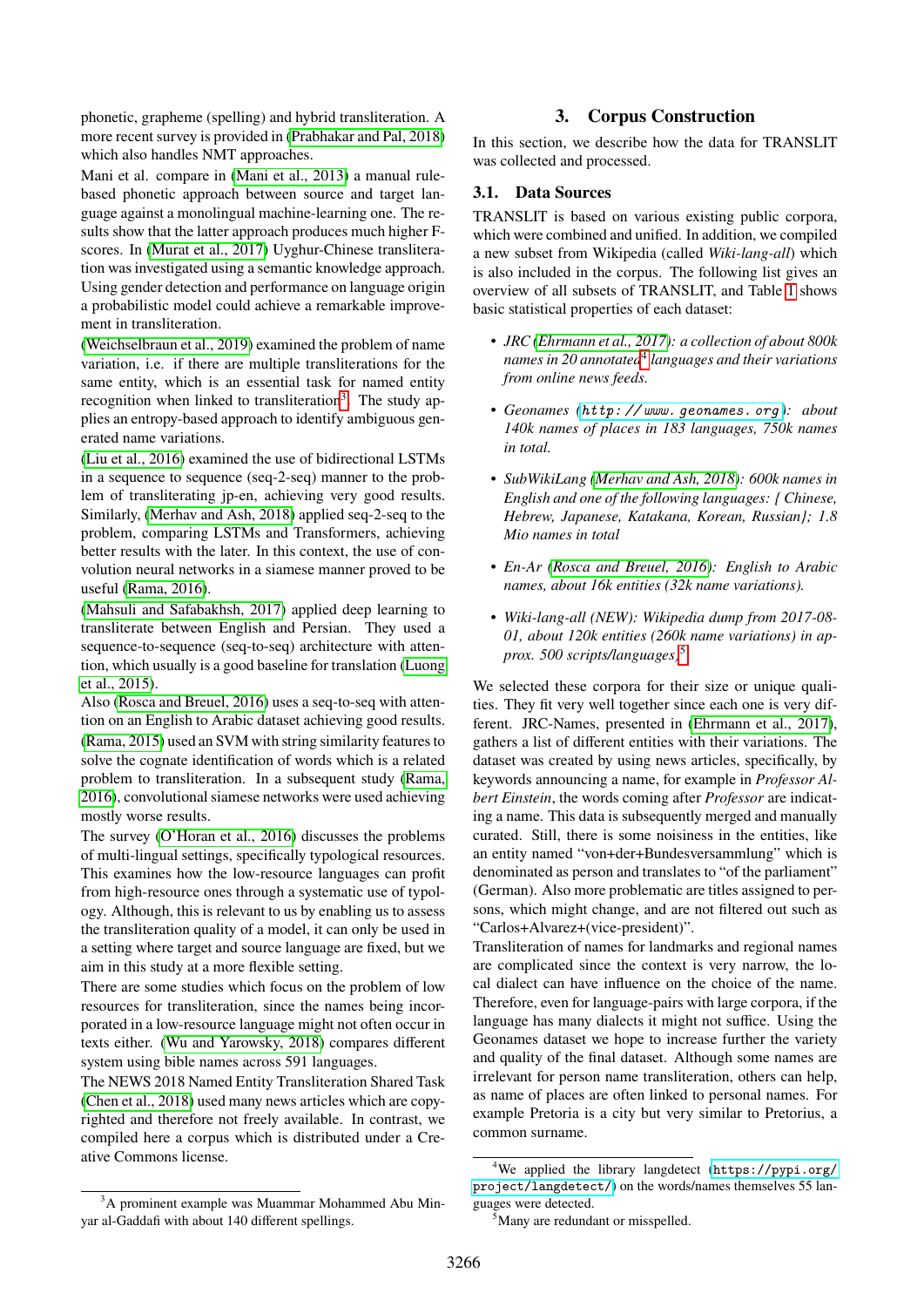The other two datasets are based on name transliteration research studies. We now describe how we gathered Wikilang-all.

### **3.2. Construction of Wiki-lang-all**

For construction of subset Wiki-lang-all, we used the same methodology for extracting transliterations from Wikipedia as in [\(Liu et al., 2016\)](#page-5-1) and [\(Merhav and Ash, 2018\)](#page-6-0), namely, we used inter-language tags and extracted the related words. We collected our data from the English Wikipedia data dump from 2017-08-07. We parsed every Wikipage from this dataset and searched in the first 6000 characters (approx. typical size of the abstract) for the "lang-" tag, which declared some passage in a foreign language, usually to describe the term in its original script/language. In contrast to [\(Merhav and Ash, 2018\)](#page-6-0), we used any language in the langtag of Wikipedia next to the word. Note that this results in some noise in the dataset, since also translations and mislinked concepts may enter the data.

This process resulted in 122k entities with 144k name variations. The mean number of characters per name of Sub-WikiLang was 10.3 which is lower than JRC (En-Ar is only about single names, i.e. either first name or surname). Wikilang-all has the longest, since many long titles are also included.

### **3.3. Data Merging**

Each dataset was in a different format, favoring duplicates. However, finding duplicates in over 3 millions of transliterations is a huge effort, especially if a reliable machine learning method is not available. We unified the underly-ing datasets using the following procedure<sup>[6](#page-2-0)</sup>: We gathered for every dataset the different variations/transliterations of a name spelling also through script, creating meta entities. This was performed by merging the names which were lexicographically equal. In each merge we saved the references to the original entities. Afterwards, the references were collected and the meta entities were merged in a final step, grouping the different name variations. As in some datasets, the English transcription was selected as key, we used UUIDs to differentiate different persons with the same name. We also added the language to the names in the beginning when available. This resulted in the format:  $UUID \rightarrow$  {"en\_name1", "zh\_name2",...}. The produced file was stored in the JSON format.

### **4. Properties of TRANSLIT**

### **4.1. Dataset Statistics**

A summary of characteristics of the dataset is displayed in Table [1.](#page-3-0) As one can see, the TRANSLIT dataset is much larger than any one of the constituing ones. In Figure [1,](#page-3-1) a histogram of name length in characters is displayed. Most names are 13 characters long (282'831 in total). In general, lengths of 13 and fewer characters cover already more than 50% (1'706'363) of all names. One can also see some names with more than 50 characters, which are most likely

noisy entries (only 2752 have more than 50 characters) (examples: "cathédrale basilique métropolitaine de la Sainte-Croix et de Sainte Eulalie", "Министар природних ресурса, рударства и просторног планирања / Ministar prirodnih resursa, rudarstva i prostornog planiranja").

We also show the distribution of names over the most prominent languages in Figure [2.](#page-4-0) Here, "u" stands for names which were not annotated by any specific language, this annotation comes from JRC-names. We can see that the languages from SubWikiLang are prominently represented here.

We provide some examples from each dataset in Table [2.](#page-3-2)

### **5. Experiments**

In certain named entity recognition tasks, it is important to detect names from a given list (e.g. gazetteers, politically exposed people (PEP) List). We produced a similar setup, in order to explore the potential of TRANSLIT, in which we performed experiments on how to detect name variation/transliteration across multiply languages automatically. We considered two settings, one where the confusion of names is rather unlikely, and one targeting the recall where names are similar and hence easily confused.

Although it is possible to use the dataset to train a system for generating transliterations, we were also interested in lowresource language pairs for which there is not enough data to train such a system.

### **5.1. Setup**

#### **5.1.1. Bigram Difference for Name Variant Classification**

We applied a new methodology: The use of character bigrams for identifying similar dialects was proven to be successful [\(Benites et al., 2018\)](#page-5-7), especially if the notation is very similar to the phonetics. Therefore, we transform with unidecode<sup>[7](#page-2-1)</sup> source and target name to the same script (Latin), and count the character bigrams. We then subtract target bigram count from source bigram count to find common occurrences. Finally, we also calculate the Jaro similarity score [\(Jaro, 1989\)](#page-5-8) between these names as a further feature. With these features we train a Random Forest (RF) [\(Breiman, 2001\)](#page-5-9) classifier from the scikit-learn library [\(Pe](#page-6-9)[dregosa et al., 2011\)](#page-6-9). We also compare the performance against a support machine classifier with a linear kernel [\(Fan](#page-5-10) [et al., 2008\)](#page-5-10). For the SVM, we used a TF-IDF bigram feature matrix.

#### **5.1.2. Further Methods**

The transliterations can be seen as a similar problem to finding cognates, i.e. words with a common root (in different languages). We employ the method from [\(Rama, 2016\)](#page-6-5) to test our dataset, and compare the results. We also applied equivalent<sup>[8](#page-2-2)</sup> methods as [\(Rosca and Breuel, 2016\)](#page-6-1) (LSTMs) by using a CNN with two layer convolution with 128, 64 filters respectively, maxpooling layer after each convolution layer and 3 dense layers (150, 100, 1) with relu and sigmoid

<span id="page-2-0"></span><sup>&</sup>lt;sup>6</sup>We assumed that there were multiple references to a name in the different datasets.

<span id="page-2-2"></span><span id="page-2-1"></span> $^{7}$ <https://github.com/avian2/unidecode>

<sup>8</sup>LSTMs achieve for certain tasks, such as by short-text classification similar scores as CNNs, however need much longer training time.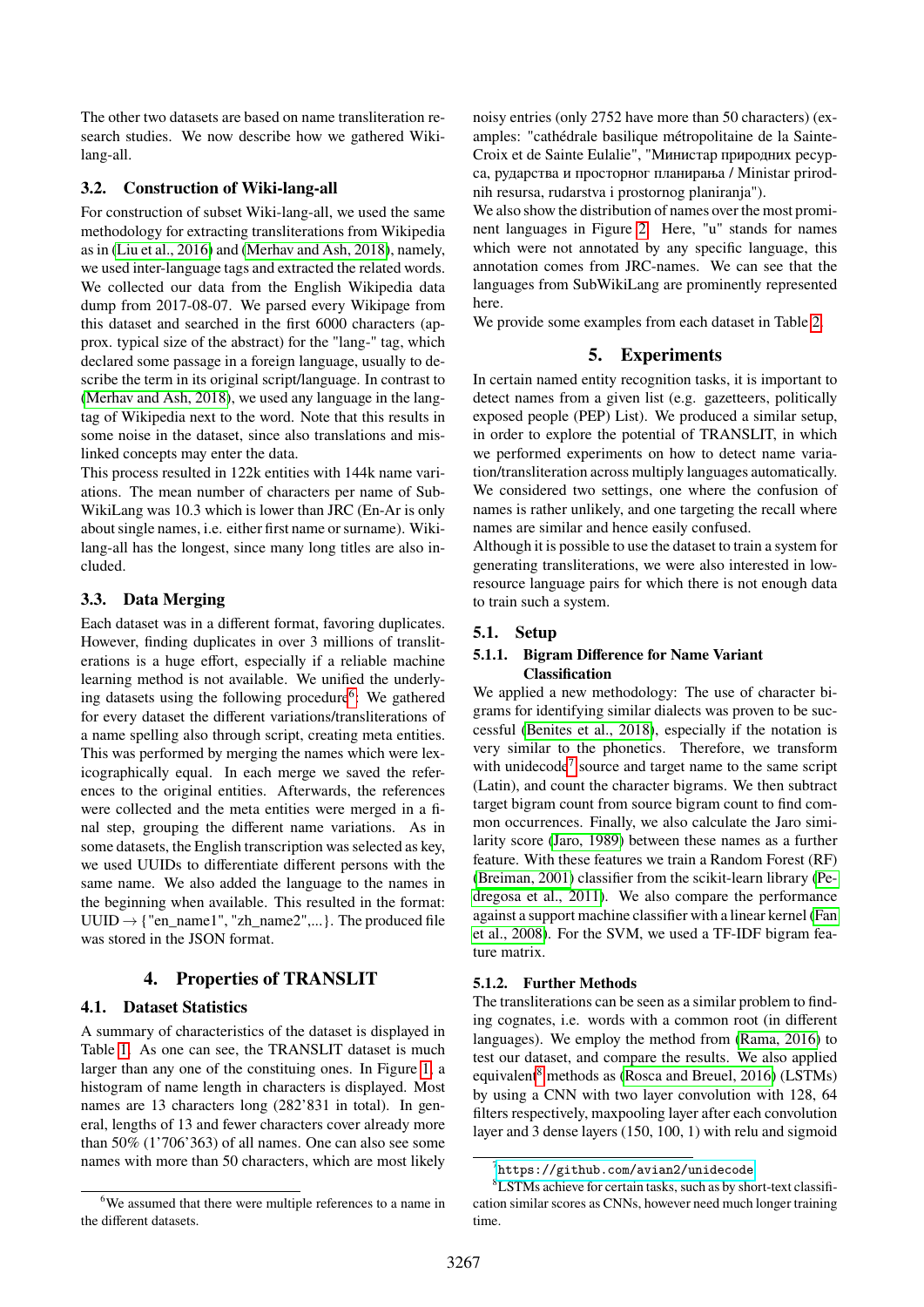|                       | # entities | # name variations | mean length of chars per name |
|-----------------------|------------|-------------------|-------------------------------|
| JRC.                  | 819'209    | 1'338'463         | 14.3                          |
| Geonames              | 139'549    | 758'274           | 10.6                          |
| SubWikiLang           | 609'420    | 1'376'446         | 10.3                          |
| $En-Ar$               | 15'858     | 31'716            | 4.4                           |
| Wiki-lang-all         | 122'180    | 144'588           | 17.0                          |
| <b>TRANSLIT</b> (all) | 1'655'972  | 3'008'239         | 11 8                          |

<span id="page-3-2"></span><span id="page-3-0"></span>Table 1: Properties of the underlying datasets

| Dataset Origin | Nr. 1               | Nr. 2           |
|----------------|---------------------|-----------------|
| JRC-transli.   | muammar al ghadhafi | муамараккаддафи |
| JRC-name var.  | muamar kadahafi     | moamar qadafi   |
| Geonames       | Xiwen               | 西文里             |
| SubWikiLang    | Yoon Jung-chun      | 유정춘             |
| $En-Ar$        | asafa               | أسافا           |
| Wiki-lang-all  | Nadeem Nusrat       | نديم نصرت       |

Table 2: Examples of name variations and transliterations in TRANSLIT



Figure 1: Distribution of names with a certain length in characters

in the last layer as activation function. We trained each network for 15 epochs.

#### **5.2. Simple Name Variation Identification**

We used 200'000 randomly chosen pairs (source/target) of name variations in a 50% split between positive and negative (i.e. 100'000 each). The results are depicted in Table [3.](#page-4-1) In this experiment, we used only the standard machine learning approaches, since this should be an easier task. We can see that the RF is much better, even against <span id="page-3-1"></span>the TF-IDF method. The evaluation is based on accuracy, i.e., was the pair a transliteration of each other or not and was performed in a cross-validation setting (thus, the variance). This is comparable to the "Word Accuracy in Top-1" method used in the NEWS 2018 Named Entity Transliteration Shared Task [\(Chen et al., 2018\)](#page-5-6), though we do not use generation, but choose an existing transliteration from the dataset.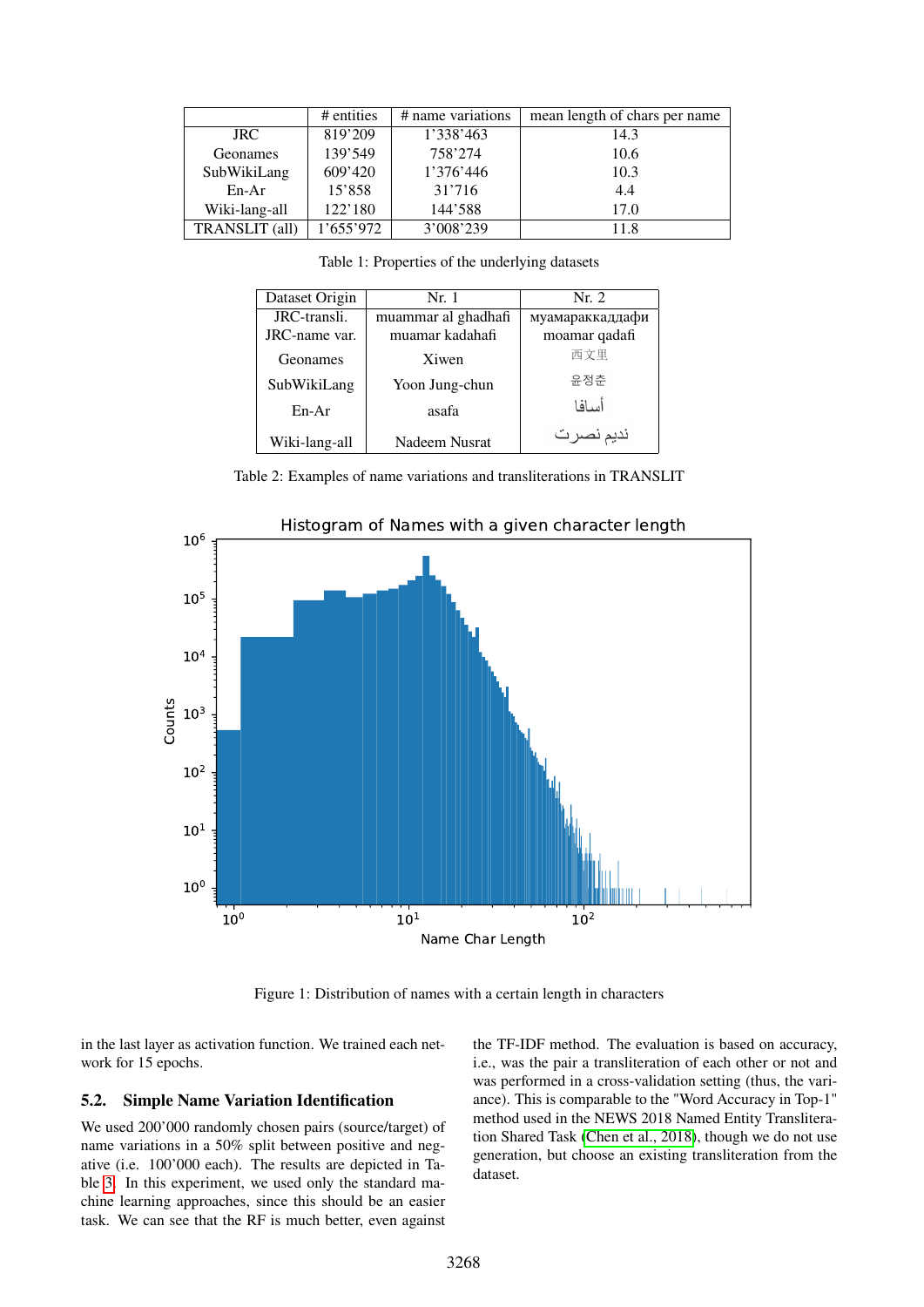

Figure 2: Distribution of names over the most prominent languages (more than 30'000 names)

<span id="page-4-0"></span>

| <b>Classification Method</b> | Accuracy                                                                              |  |
|------------------------------|---------------------------------------------------------------------------------------|--|
| baseline/Majority Class      | 0.5                                                                                   |  |
| RF                           |                                                                                       |  |
| <b>SVM</b>                   | $\begin{array}{c} 0.926 \pm 0.002 \\ 0.6527 \pm 0.003 \\ 0.666 \pm 0.002 \end{array}$ |  |
| <b>SVM-TF-IDF</b>            |                                                                                       |  |

Table 3: Classification results for Simple Name Variant Identification Stage. RF: Random Forests

#### **5.3. Extended Name Variation Identification**

In a second experiment, we wanted to assess how a harder selection of negative samples would influence the results. We generated further 100'000 samples by creating pairs from the names of randomly selected entities but the names needed to have a Jaro similarity score above 0.8. In Table [4,](#page-4-2) we see again, that RF was much better, but now the deep learning approaches were not far apart. We can see that the CNN and the siamese network were close, but still 0.05 points below the RF, with a negligible variance. The SVM TF-IDF based on characters approach produced the worst results in this setup.

#### **6. Relevance between Datasets**

In this experiment, we investigate if the created dataset TRANSLIT can improve the performance of the individual ones (JRC, Geonames, SubWikiLang). We selected, as in the previous experiment, 21k (7k positive, 7k negative and 7k similar) sample pairs for each dataset. We performed again cross-validation classification and measured the accuracy, as depicted in Table [5.](#page-4-3) One can see, that JRC is relatively easy to detect, where as Geonames is much harder.

We then added the 21k pairs from the TRANSLIT dataset

<span id="page-4-2"></span>

| <b>Classification Method</b> | Accuracy                      |  |
|------------------------------|-------------------------------|--|
| baseline/Majority Class      | 0.666                         |  |
| <b>RF</b>                    | $0.927 \pm 0.002$             |  |
| <b>SVM</b>                   | $0.713 \pm 0.003$             |  |
| SVM-TF-IDF on chars          | $0.686 \pm 0.002$             |  |
| Siamese                      | $0.871 \pm 4.0e - 5$          |  |
| CNN                          | $0.878\pm\!8.6\mathrm{e}{-6}$ |  |

Table 4: CV classification results with variance for Extended Name Variant Identification Stage. RF: Random Forests

| <b>Dataset</b>  | RF                | <b>SVM</b>        | SVM-TF-IDF        |
|-----------------|-------------------|-------------------|-------------------|
| JRC.            | $0.952 \pm 0.002$ | $0.883 \pm 0.005$ | $0.803 \pm 0.016$ |
| Geonames        | $0.726 \pm 0.049$ | $0.560 + 0.099$   | $0.530 + 0.081$   |
| SubWikiLang     | $0.757 + 0.019$   | $0.596 \pm 0.059$ | $0.537 + 0.049$   |
| <b>TRANSLIT</b> | $0.893 \pm 0.000$ | $0.713 + 0.000$   | $0.671 + 0.000$   |

<span id="page-4-3"></span>Table 5: CV results with variance for each dataset with 21k generated pairs

<span id="page-4-1"></span>to the training data of each dataset in each fold of the cross validation. The results are shown in Table [6.](#page-4-4) As one can see, there is not much difference, only that TRANSLIT is better recognized, as expected. We assume that the amount of samples is more important. Therefore, we investigate this hypothesis by selecting subsets of a 160k generated sample pairs from TRANSLIT. For that purpose, we checked the accuracy by increasing number of the training (1k,10k,20k,40k,80k,160k) again in a cross-validation setting. The results are depicted $9$  in Figure [3.](#page-5-11) One can see that the RF approach increases almost linearly with the logarithmic scale (between 10k and 160k). Especially, because of the multi-lingual nature of the problem, it is difficult to find prototype samples, that can represent many samples and so reducing the redundancy of the training data. This points to the fact, that a large dataset is indeed need.

#### **7. Conclusions**

We presented TRANSLIT, a new dataset for name transliteration and name variation detection, which merges and unifies several existing resources as well as a new one. The final dataset has 1.6 millions entities with 3 millions name variations/transliterations, which makes it - as far as we know - the largest resource of its kind. We also performed experiments on automatic transliteration detection across many languages, and achieved an accuracy of 92 % on a diffi-

<span id="page-4-5"></span><sup>9</sup>The variance of each run is not depicted, because they are too small to be depicted graphically.

| <b>Dataset</b>  | <b>RF</b>         | <b>SVM</b>        | <b>SVM-TF-IDF</b> |
|-----------------|-------------------|-------------------|-------------------|
| JRC.            | $0.953 + 0.002$   | $0.880 \pm 0.004$ | $0.762 \pm 0.048$ |
| Geonames        | $0.728 + 0.075$   | $0.621 \pm 0.102$ | $0.546 \pm 0.083$ |
| SubWikiLang     | $0.755 \pm 0.021$ | $0.623 \pm 0.070$ | $0.563 + 0.075$   |
| <b>TRANSLIT</b> | $1.000 + 0.000$   | $0.768 + 0.000$   | $0.918 + 0.000$   |

<span id="page-4-4"></span>Table 6: CV results with variance for each Dataset with 21k generated pairs + 21k from TRANSLIT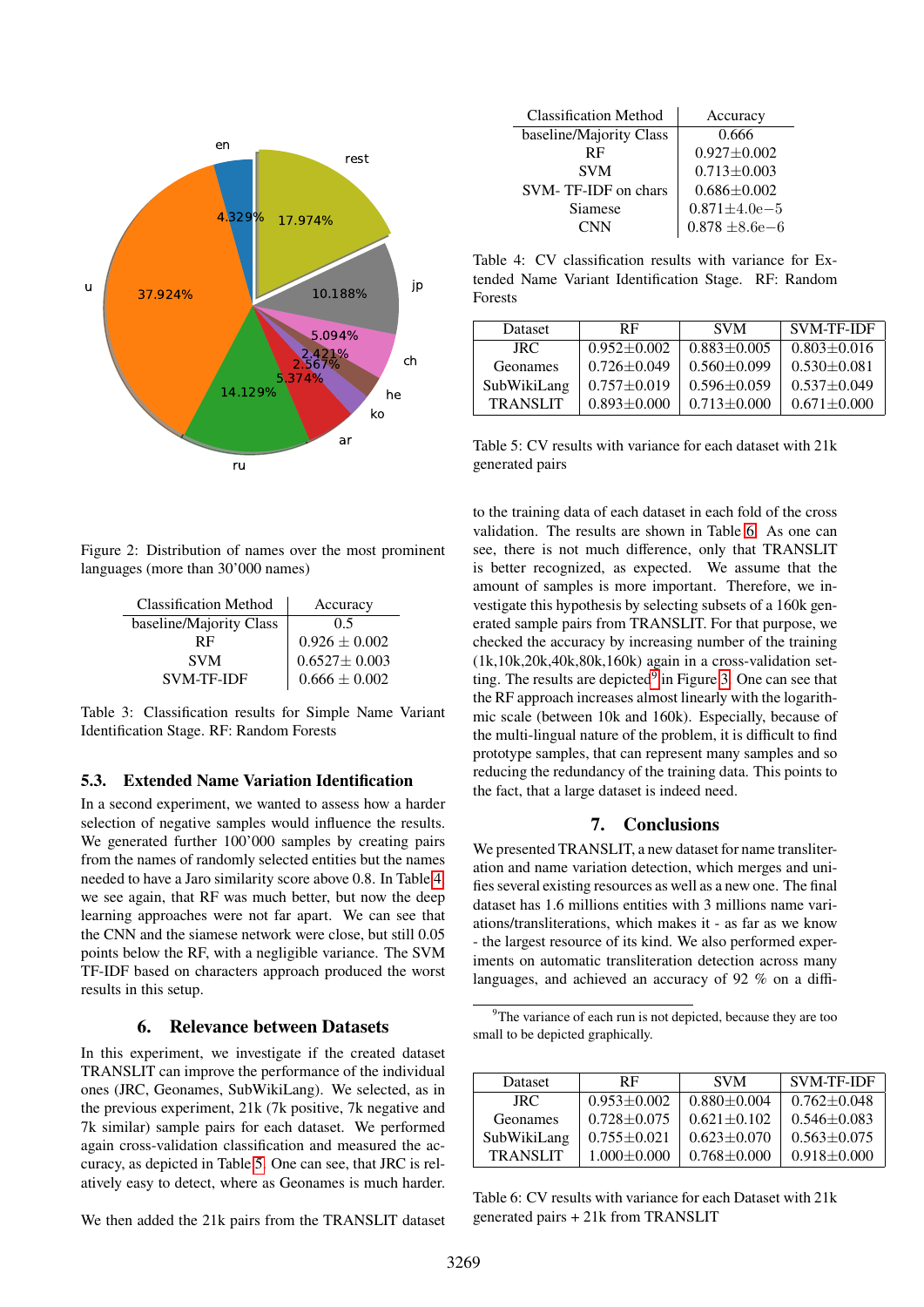

Figure 3: Accuracy for TRANSLIT for increasing number of samples in the cross-validation dataset, semi-logarithmic scale

1k 10k 20k 40k 80k 160k<br>
1k 10k 20k 40k 80k 160k<br>
AANSLIT for increasing number of samples in the cross-validation dataset,<br>
ar false pairs. Interestingly, a simmand material interesting of the<br>
tion approach with a rando cult setting targeting similar false pairs. Interestingly, a simple bigram feature-extraction approach with a random forest classifier proved to be very successful for these kinds of tasks. We also showed that increasing the number of samples in the training data has a major impact. Consequently, merging separate datasets to a greater dataset should be a constant goal in this research field.

We will publish the corpus and the scripts to build it on  $Github<sup>10</sup>$  $Github<sup>10</sup>$  $Github<sup>10</sup>$ , as well as further experiments at. For future research, we will explore if the use of a multi-lingual transformer language model could improve the results.

### **8. Acknowledgements**

We would like to thank Dandolo Flumini for the fruitful discussions and and his support with this project. The work was supported by the Swiss Commission for Technology and Innovation (CTI), Project No. 25256.1 PFES-ES "Libra".

### **9. Bibliographical References**

- <span id="page-5-7"></span>Benites, F., Grubenmann, R., von Däniken, P., Von Gruenigen, D., Deriu, J. M., and Cieliebak, M. (2018). Twist bytes: German dialect identification with data mining optimization. In *27th International Conference on Computational Linguistics (COLING 2018), Santa Fe, August 20-26, 2018*, pages 218–227. VarDial.
- <span id="page-5-9"></span>Breiman, L. (2001). Random forests. *Machine learning*, 45(1):5–32.
- <span id="page-5-6"></span>Chen, N., Banchs, R. E., Zhang, M., Duan, X., and Li, H. (2018). Report of news 2018 named entity transliteration

<span id="page-5-11"></span>shared task. In *Proceedings of the seventh named entities workshop*, pages 55–73.

- <span id="page-5-0"></span>Ehrmann, M., Jacquet, G., and Steinberger, R. (2017). Jrcnames: Multilingual entity name variants and titles as linked data. *Semantic Web*, 8(2):283–295.
- <span id="page-5-10"></span>Fan, R.-E., Chang, K.-W., Hsieh, C.-J., Wang, X.-R., and Lin, C.-J. (2008). Liblinear: A library for large linear classification. *Journal of machine learning research*, 9(Aug):1871–1874.
- <span id="page-5-8"></span>Jaro, M. A. (1989). Advances in record-linkage methodology as applied to matching the 1985 census of tampa, florida. *Journal of the American Statistical Association*, 84(406):414–420.
- <span id="page-5-2"></span>Karimi, S., Scholer, F., and Turpin, A. (2011). Machine transliteration survey. *ACM Comput. Surv.*, 43(3):17:1– 17:46, April.
- <span id="page-5-1"></span>Liu, L., Finch, A., Utiyama, M., and Sumita, E. (2016). Agreement on target-bidirectional lstms for sequence-tosequence learning. In *Proceedings of the Thirtieth AAAI Conference on Artificial Intelligence*, pages 2630–2637. AAAI Press.
- <span id="page-5-5"></span>Luong, M.-T., Pham, H., and Manning, C. D. (2015). Effective approaches to attention-based neural machine translation. *arXiv preprint arXiv:1508.04025*.
- <span id="page-5-4"></span>Mahsuli, M. M. and Safabakhsh, R. (2017). English to persian transliteration using attention-based approach in deep learning. In *Electrical Engineering (ICEE), 2017 Iranian Conference on*, pages 174–178. IEEE.
- <span id="page-5-3"></span>Mani, I., Yeh, A., and Condon, S. (2013). Learning to match names across languages. In *Multi-source, Multilingual Information Extraction and Summarization*,

<span id="page-5-12"></span><sup>10</sup><https://www.github.com/fbenites/TRANSLIT>